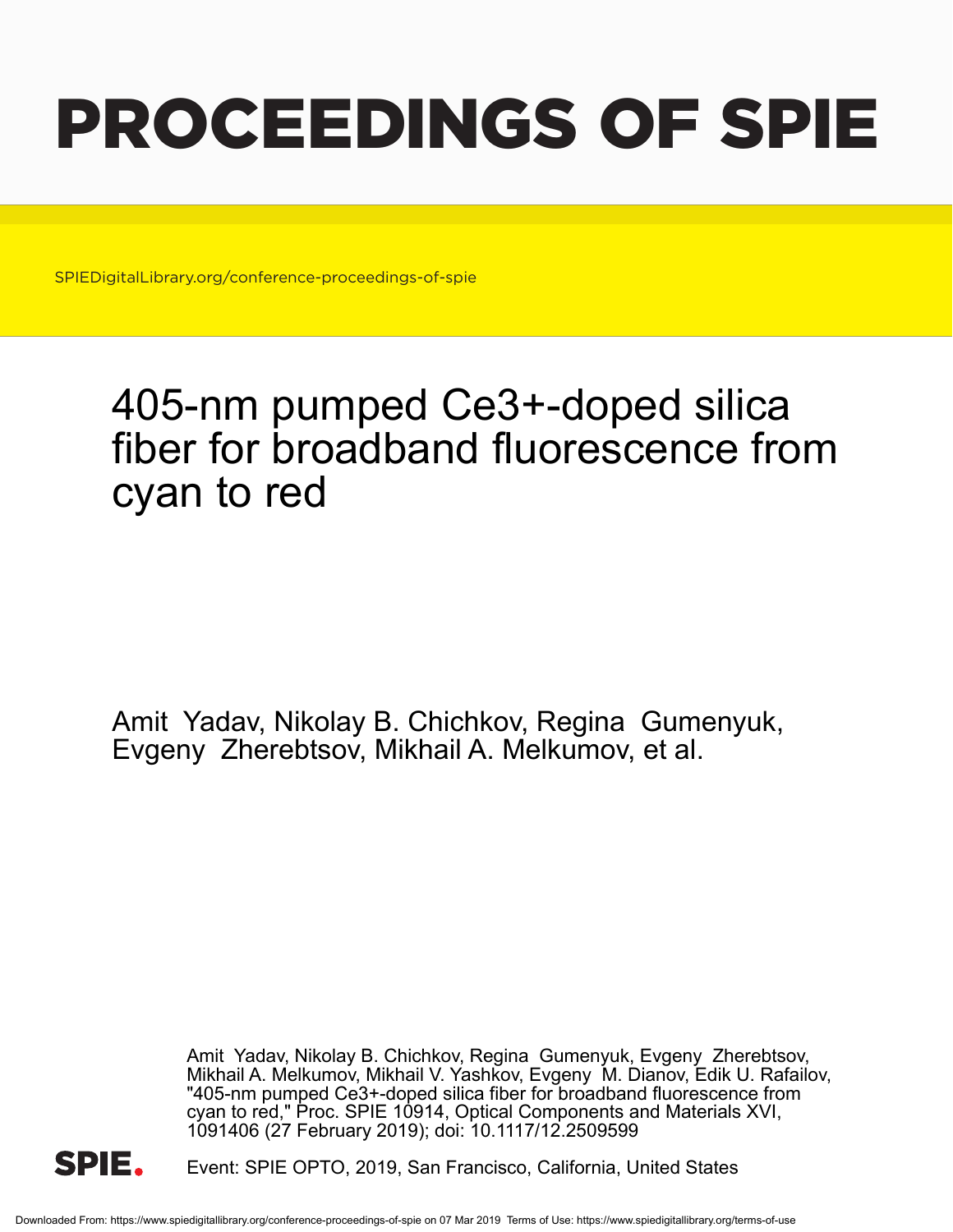### 405 nm pumped Ce3+-doped silica fiber for broadband fluorescence from cyan to red

Amit Yadav<sup>a</sup>, Nikolay B. Chichkov<sup>a</sup>, Regina Gumenyuk<sup>b</sup>, Evgeny Zherebtsov<sup>a</sup>, Mikhail. A. Melkumov<sup>c</sup>, Mikhail V. Yashkov<sup>d</sup>, Evgeny. M. Dianov<sup>c</sup>, and Edik U. Rafailov<sup>a</sup>

<sup>a</sup>Optoelectronics and Biomedical Photonics Group, AIPT, Aston University, Birmingham, B4 7ET, UK

<sup>b</sup>Laboratory of Photonics, Tampere University of Technology, Tampere, Finland <sup>c</sup>Fiber Optics Research Center of the Russian Academy of Science, Moscow 119333, Russia d Institute of Chemistry of High-Purity Substances of the Russian Academy of Sciences, Nizhny Novgorod 603600, Russia

#### ABSTRACT

A pure Ce-doped silica fiber is fabricated using modified chemical vapor deposition (MCVD) technique. Fluorescence characteristrics of a Ce-doped silica fiber are experimentally investigaed with continous wave pumping from 440 nm to 405 nm. Best pump absorption and broad flourescence spectrum is observed for ∼ 405 nm laser. Next, the detailed anaysis of spectral response as a function of pump power and fiber length is performed. It is observed that a -10dB spectral width of ∼ 280 mn can be easily achieved with different combinations of the fiber length and pump power. Lastly, we present, for the first time to the best of our knowledge, a broadband fluorescence spectrum with -10dB spectral width of 301 nm, spanning from  $\sim$  517.36 nm to  $\sim$  818 nm, from such fibers with non-UV pump lasers.

Keywords: Ce-doped fiber, broadband spectrum, rare earth doped, Ce-ion

#### 1. INTRODUCTION

 $Ce^{3+}$ -doped and  $Ce^{3+}$ -Ln<sup>3+</sup> -codoped crystals, silicate, phosphate and fibers are of great interest for their broadband fluorescent emission across the visible and near IR wavelength range .  $Ce^{3+}$  ions have been investigated in aforementioned materials as independent luminescence centers and sensitizers. These Ce-doped materials has been used as scintillators and light emitters exploiting the allowed 5d-4f transition in  $Ce^{3+}$  ions.<sup>1,2</sup> On one hand radiation detection has been the motivation to forward the research on scintillators;<sup>3,4</sup> and on the other hand Ce-doped silica fiber has been studied for non-invasive biomedical technique such as high resolution optical coherence tomography  $(OCT)$ <sup>5, 6</sup> At the same time, Ce has been used with phosphors to achieve white light from light-emitting diodes.<sup>7</sup> However, due to excellent fluorescence spectrum promise of Ce-doped silica fibers they may be employed in future for both visible light emission and possibly supplement greatly exciting and rapidly growing field of visible light communication. Towards this the primary requirements for such fibers would be to ideally use non-UV pump sources and provide broadband emission spectrum across the visible part of the optical spectrum.

In this study, fluorescence properties of a Ce-doped silica fiber are experimentally investigated. The doped fiber is prepared using modified chemical vapor deposition (MCVD) technique. The fluorescence spectra of the doped fiber is examined under non-UV 405 nm continuous wave pump laser source. Fluorescence spectrum is observed to be strongly affected by the length of the fiber both in shape and peak emission wavelength. We also demonstrate, possibly for the first time, a broadband spectrum with a -10dB spectral width of 301 nm from such fibers.

Optical Components and Materials XVI, edited by Shibin Jiang, Michel J. F. Digonnet, Proc. of SPIE Vol. 10914, 1091406 · © 2019 SPIE · CCC code: 0277-786X/19/\$18 doi: 10.1117/12.2509599

Further author information: (Send correspondence to A.Yadav.)

A.Yadav.: E-mail:a.yadav1@aston.ac.uk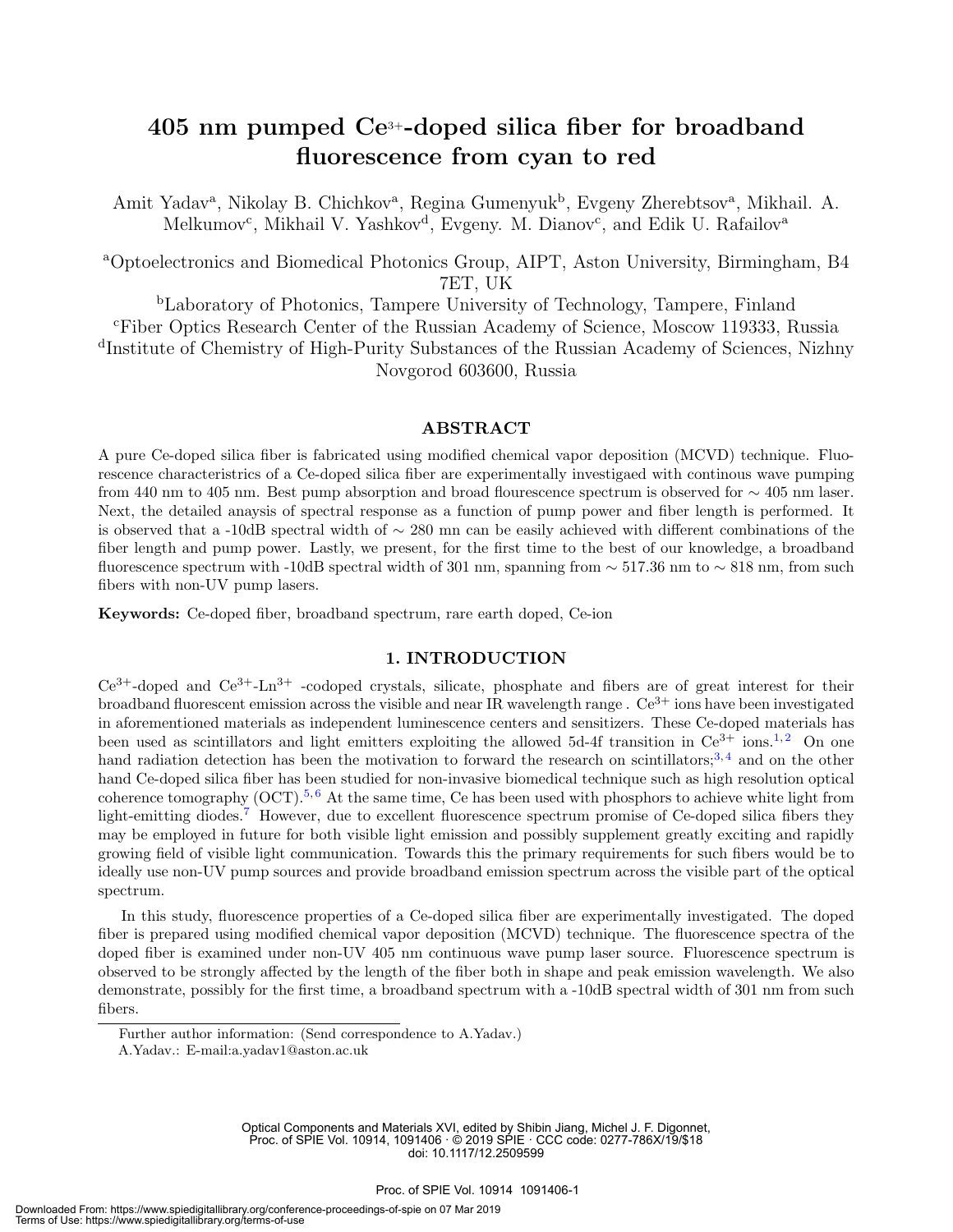

Figure 1. Cross-section of Ce-doped fiber.



Figure 2. The proposed energy transfer mechanism for  $Ce^{2+}$  in Ce-doped fiber.

#### 2. EXPERIMENTAL DETAILS

#### 2.1 Fabricating Cerium-doped fibers

The Ce-doped silica cladding fiber is drawn from the preform fabricated by standard MCVD technology. The technological process of the preform fabrication consists of several principle steps. At the first step, the inner part of high purity silica substrate tube is deposited by powder like "soot" layer including SiCl<sup>4</sup> and fluoride. This process is accompanied by simultaneous burning at the high temperature in the range of 1500-1700◦C. Introduction of fluoride ions allows to decrease the refractive index and form internal waveguide structure. At the next step, the rare-earth solution composed of 1 mol % of  $Ce(NO<sub>3</sub>)<sub>3</sub> \cdot 12H<sub>2</sub>O$  is introduced into the tube. The following sintering of the tube to evaporate the liquid from rare-earth dopant solution is carried at a temperature of 500◦ C. Finally, the tube is collapsed and sealed.<sup>8</sup> Figure 1 shows the cross-section of Ce-doped fiber. The fiber has near ideal circular shape with outer cladding and core diameters of  $\approx 146 \mu$  m and  $\approx 13 \mu$  m, respectively.

#### 2.2 Characterization

We suggest that the active fiber contains trivalent and divalent Ce ions. Upon absorbing blue light an electron in the trivalent Ce ions is excited from lower levels manifold of Ce ion  $(^2\text{F}_{5/2}$  and  $^2\text{F}_{7/2})$  to upper levels  $(^2\text{D}_{3/2})$ and  ${}^{2}D_{5/2}$ ). The electron can transit to the ground state of Ce ion emitting light in blue and green wavelength range. Due to the absence of allowed energy states between 4f-5d orbital, the emitting properties of trivalent Ce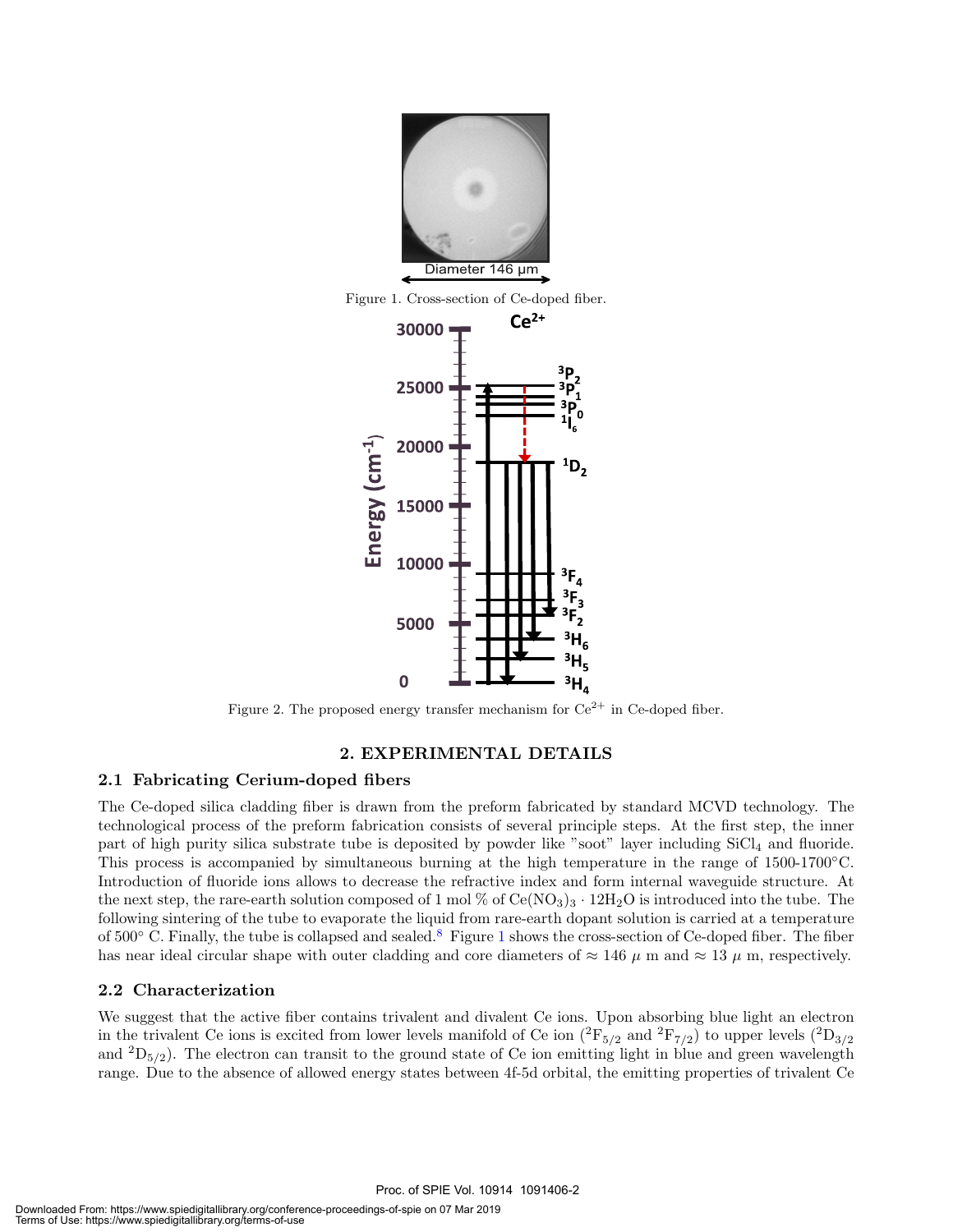

Figure 4. Fluorescence Spectrum at different pump wavelengths.

ion is limited in short part of the visible spectrum range. Therefore,  $Ce^{3+}$  ions mostly takes part in pump light absorption and emission/re-absorption of wavelength below  $\approx$  550 nm, whereas, the luminescence properties of the fiber investigated in this article can be explained by down-conversion mechanism primarily occurred in  $Ce^{2+}$ sites. The Figure 2 shows the energy level diagram which is currently proposed to explain the intra-configuration transition of  $Ce^{2+}$  ions in the fiber.<sup>9</sup>Divalent Ce characterizes by rich energy level structure with energy gap from 10 000 till 25000 cm-1, which allows to cover all visible and short wavelength part of near-IR wavelength range. However, to efficiently exploit  $Ce^{2+}$  energy level structure it is necessary to minimize the parasitic non-radiative relaxation rate, which is high in pure silica glass host due to large phonon energy value  $\approx 1100 \text{ cm}^{-1}$ . Therefore, the energy gap between upper excited and lower excited energy levels must be at least 4 phonons wide. As a consequence, any potential emitting levels in silica glass should be  $4400 \text{ cm}^{-1}$  above lower lying levels.<sup>10</sup>

To explore the quenching effect by multiphoton non-radiative relaxation and define the optimum energy transfer condition from the ground state to the upper excited states of  $Ce^{2+}$  ions, we experimentally investigate several pump sources with the optical excitation wavelengths of 440 nm, 420 nm, 416 nm, 414 nm, 413 nm, 405 nm. The excitation lasers used are TO-Can packaged diode lasers with continuous wave (CW) output powers of > 5 mW. The excitation lasers were temperature controlled at 20 degC and their CW output is coupled to the fiber with a 1:1 A-coated aspheric lens assembly. The other end of the  $Ce^{3+}$ -doped fiber is butt coupled to a multimode fiber, "QP-1-VIS-NIR", with core diameter of 600  $\mu$  m. A schematic for the experimental setup is presented in Figure 3. The output of the multimode fiber is analyzed using a "Labsphere CDS-600" spectrometer and "SpectralSuite" software. The output optical power is also recorded at the far end of the multimode fiber. To maintain consistency, the output optical power and spectrum were measured alternatively in that order under the same excitation conditions.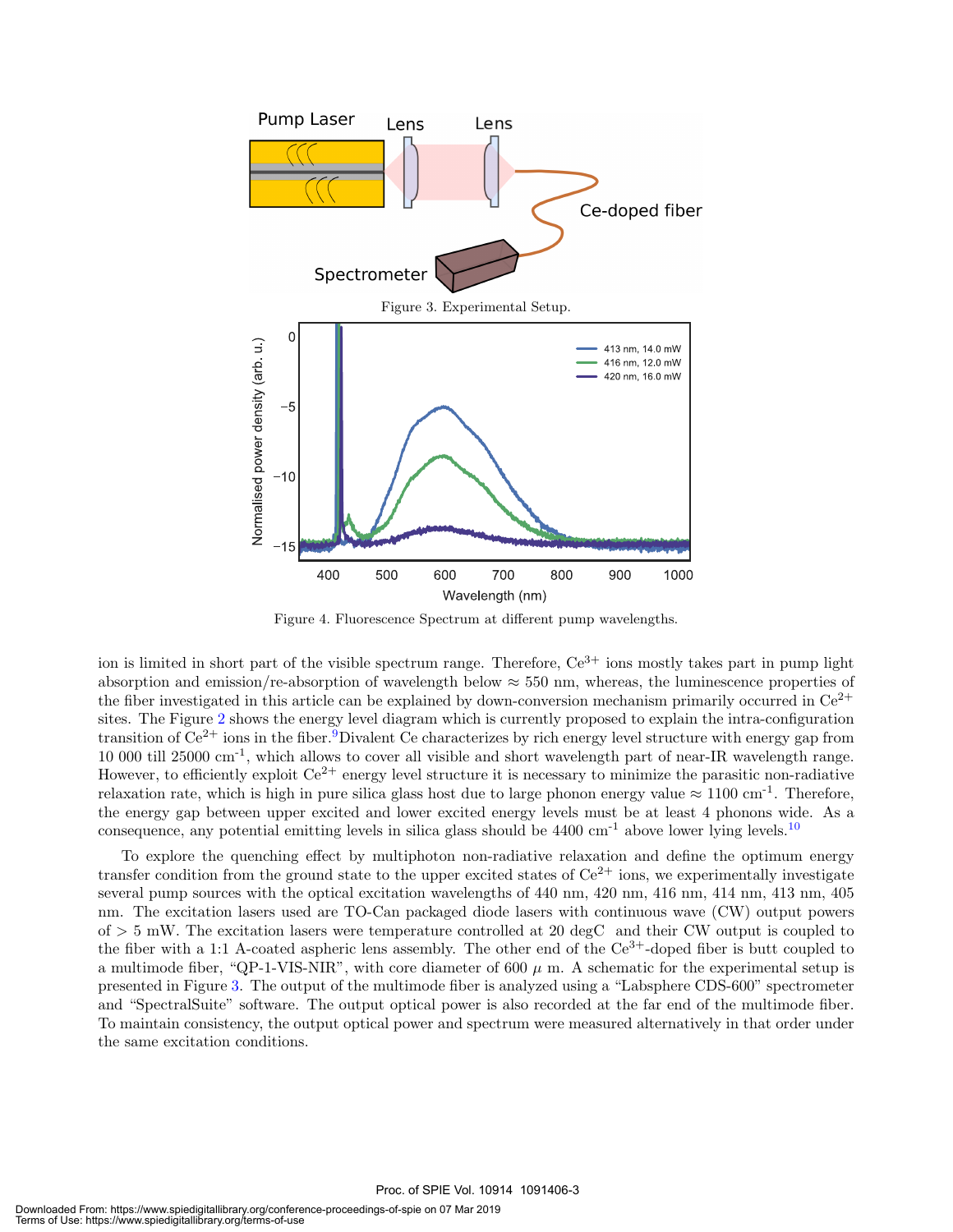

Figure 5. Fluorescence output power vs fiber length and pump power at 405 nm.



Figure 6. Measured spectra at different pump powers, obtained at fiber lengths of 132.6 cm (30.6 mW), and 142.7 cm (94.8 mW)

#### 3. RESULTS AND DISCUSSION

To characterize fluorescence spectrum of ce-doped fibers it is first measured at different pump wavelengths, in the blue region of the optical spectrum, starting with 440 nm and moving towards shorter wavelengths. The fiber length used to identify the optimum pump wavelength is  $\sim$  70 cm and the pump power is kept between 12 mW to 18 mW. Figure 4 depicts the fluorescence spectrum at selective pump wavelengths (refer to section 2.2). Following the trend on increased fluorescence with shorter pump wavelength it was observed that with  $\sim$ 14 mW of 405 nm pump we observe the most efficient pump-to-signal wavelength conversion at 70 cm length of the fiber.

Next, the behavior of fluorescence spectra as a function of fiber length and pump power is investigated to determine the optimal parameters for broadband fluorescence. Initially spectral measurements for a 170 cm long fiber is performed at different discrete pump powers of 30 mW, 62.5 mW, 94.8 mW and 127.4 mW. Spectral measurements at the same pump powers is then performed for different fiber lengths by slicing the fibers in the steps of  $\approx 10$  cm with the shortest fiber length of 30 cm. The fiber is sliced from the end used for butt coupling as this allowed for consistency in recording output optical power at the far end of the ce-doped fiber due to large core diameter of the multimode fiber.

The measured fluorescence output power (excluding the residual pump at shorter fiber lengths) as a function of fiber length at different pump powers used is shown in Figure 5. The output power gradually increase with decrease of the fiber length reaching  $>300$  nW for  $\approx 30$  cm of fiber length pumped with  $>120$  mW pump power.

Figure 6 depicts the observed fluorescence spectrum for two different fiber lengths at different pump powers. A correlation is observed between pump absorption and fiber length which is almost independent of applied pump power. The pump absorption is estimated from the measurement data to be  $\sim 2 \text{ dB/cm}$ . For fiber lengths > 58 cm all pump is absorbed by the fiber, irrespective of optical pump power. It is also observed that fluorescence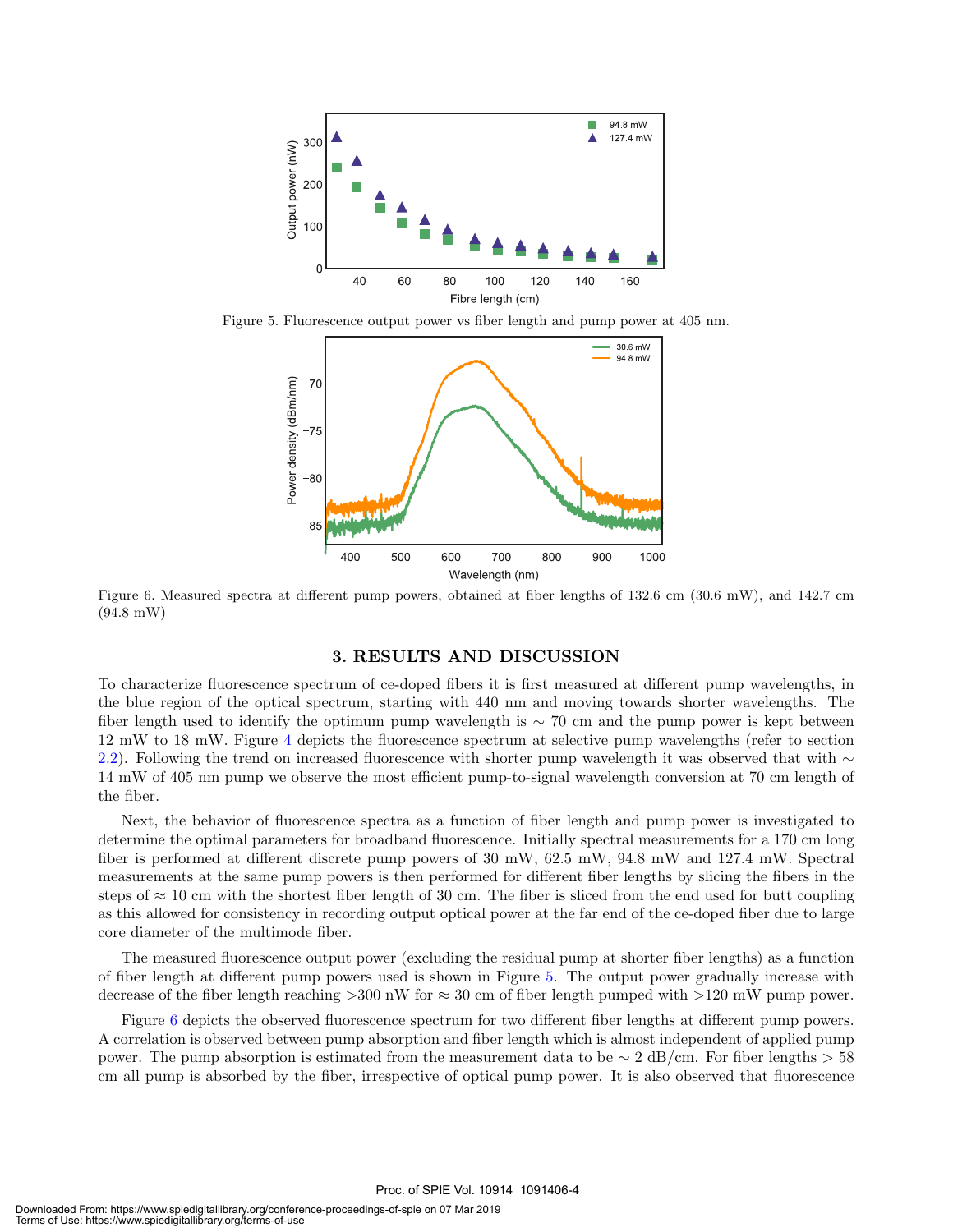

Figure 7. (a) Fluorescence bandwidth vs fiber length (>100 cm) and pump power: (a) peak wavelength (b) full-width at -10 dB.

spectrum shifts towards longer wavelengths with increasing fiber length and the spectral shape is also affected. The observed shift in peak emission wavelength is >80 nm as a function of fiber length irrespective of pump power, see Figure 7a.

Furthermore, the fluorescence spectra due to 5d-4f transitions on Ce-ions is broad as one would expect. We have observed that the spectral width over the whole range of fiber length and pump power used, increases almost linearly with increasing fiber length until a maximum is reached. The behavior has no observable correlation with pump power used. This -10 dB spectral width is >230 nm. A -10 dB-bandwidth of  $\sim$  280 nm (see Figure 7b) is observed for different fiber lengths. A -10 dB-bandwidth of >295 nm (see Figure 7b) is observed for fiber lengths of ∼132 cm To the best of our knowledge, this is the widest spectral bandwidth demonstrated from such fibers.

In conclusion, we demonstrate broadband, visible to near-IR, fluorescence from the pure Ce-doped silica fiber with -10dB spectral width of >295 nm with peak wavelength  $\sim 643$  nm and peak power density of 0.06 nW/nm.

#### ACKNOWLEDGMENTS

N. B. Chichkov thanks the Alexander von Humboldt Foundation for the personal support provided by the Feodor Lynen Research Fellowship. R. Gumenyuk is supported by Academy of Finland Postdoctoral research project (285170). E.Zherebstov is supported by Marie Skodowska-Curie grant agreement No 703145.

#### REFERENCES

- [1] Vedda, A., Chiodini, N., Di Martino, D., Fasoli, M., Keffer, S., Lauria, A., Martini, M., Moretti, F., Spinolo, G., Nikl, M., Solovieva, N., and Brambilla, G., "Ce3+-doped fibers for remote radiation dosimetry," Applied Physics Letters 85, 6356–6358 (dec 2004).
- [2] Jang, M. S., Choi, Y. H., Wu, S., Lim, T. G., and Yoo, J. S., "Material properties of the Ce3+-doped garnet phosphor for a white LED application," Journal of Information Display 17(3), 117–123.
- [3] Chiodini, N., Fasoli, M., Martini, M., Morazzoni, F., Rosetta, E., Scotti, R., Spinolo, G., Vedda, A., Nikl, M., Solovieva, N., Baraldi, A., Capelletti, R., and Francini, R., "Rare-Earth Doped Sol-Gel Silicate Glasses for Scintillator Applications," Radiation Effects and Defects in Solids 158, 463–467 (jan 2003).
- [4] Alshourbagy, M., Bigotta, S., Herbert, D., Guerra, A. D., Toncelli, A., and Tonelli, M., "Optical and scintillation properties of Ce3+ doped YAlO3 crystal fibers grown by  $\mu$ -pulling down technique," Journal of Crystal Growth  $303(2)$ ,  $500 - 505$  (2007).
- [5] Liu, C.-N., Huang, Y.-C., Lin, Y.-S., Wang, S.-Y., Huang, P.-L., Shih, T.-T., Huang, S.-L., and Cheng, W.- H., "Fabrication and Characteristics of Ce-Doped Fiber for High-Resolution OCT Source," IEEE Photonics *Technology Letters* **26**, 1499–1502 (aug 2014).